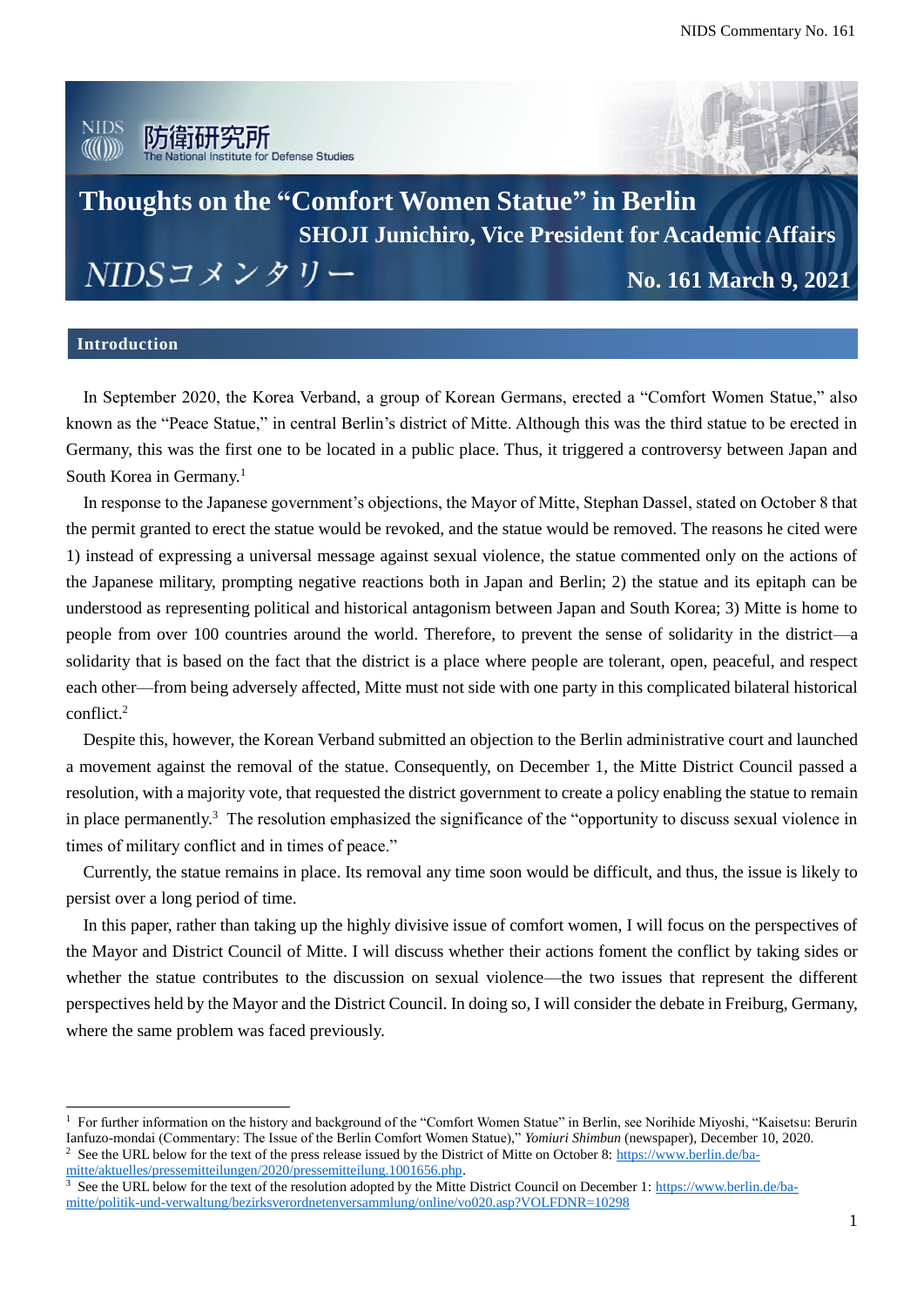#### **1. Divided Perspectives**

Japan and South Korea have been engaged in a long-drawn conflict over the comfort women issue. Even today, they remain divided on the issue.

The first is the matter of initiatives taken in response to the comfort women issue. The Japanese government's stance is that this issue was legally resolved by the Agreement on the Settlement of Problems Concerning Property and Claims and on Economic Co-operation between Japan and the Republic of Korea, which was reached at in association with the 1965 Treaty on Basic Relations between Japan and the Republic of Korea. Despite this, however, from the humanitarian perspective of relief for the women who served as "comfort women," the Japanese government paid "atonement money" and delivered a letter of apology from the Prime Minister of Japan based on "Asian Women's Fund," which was launched in July 1995. Moreover, in December 2015, the Foreign Ministers of both Japan and South Korea came to an agreement by which the Japanese government would pay 1 billion yen to the "Reconciliation and Healing Foundation" set up by the South Korean government. At the same time, Japanese Prime Minister Shinzo Abe expressed his "heartfelt apology" and feelings of remorse. Based on this, both Japan and South Korea confirmed that the comfort women issue was "resolved finally and irreversibly." This agreement was highly praised and welcomed by the international community, including the then-Secretary-General of the United Nations Ban Ki-moon and the US government.<sup>4</sup>

For example, the US Secretary of State John Forbes Kerry believed that the agreement would promote "healing" and improve relations between Japan and South Korea. He released a statement praising "the Prime Ministers of Japan and South Korea for their courage and vision that led to this agreement" and called for "international support" for the agreement.<sup>5</sup>

 As for the South Korean government, the Moon Jae-in administration that came to power in May 2017 examined the Japan-South Korea agreement and concluded that it was not a true resolution to the problem. It officially announced "the dissolution of the Reconciliation and Healing Foundation" in November 2018. Moreover, on January 8, 2021, the Seoul Central District Court ruled that the Japanese government was to pay reparations based on the fact that the actions of the Japanese Empire were "systematic, organized, and widespread inhumane actions," which were therefore in violation of international norms. Thus, the principle of state immunity under international law was inapplicable in this case. This led to a worsening of Japan-South Korean relations that has persisted to this day. The issue of comfort women therefore remains unresolved, and the governments of Japan and South Korea maintain different perspectives on the same.

Next is the matter of perceptions about the "facts" regarding comfort women. The resolution passed by the Mitte District Council stated that "it is a clear historical fact that during World War II, the Japanese military engaged in the systematic sexual exploitation of women in East Asia." However, discussion on the specific details of this "fact" became polarized due to the influence of politics, ideology, and nationalism. Consequently, perceptions even in the academic world suffered major divisions. This led to an unsettled situation.

While the existence of "comfort women" is unquestionable, a variety of views on the number of such women and the details regarding who they were (including whether or not some were minors at the time) exist. There have been varied claims regarding the "facts" about the circumstances related to the comfort women as well as other related issues.

<sup>4</sup> History Issues Q&A Q5: What is the view of the Government of Japan concerning the comfort women issue? 1. The issue of comfort women between Japan and the Republic of Korea (ROK) [\(https://www.mofa.go.jp/policy/q\\_a/faq16.html\)](https://www.mofa.go.jp/policy/q_a/faq16.html).

<sup>5</sup> *Asahi Shimbun* (newspaper), December 30, 2015.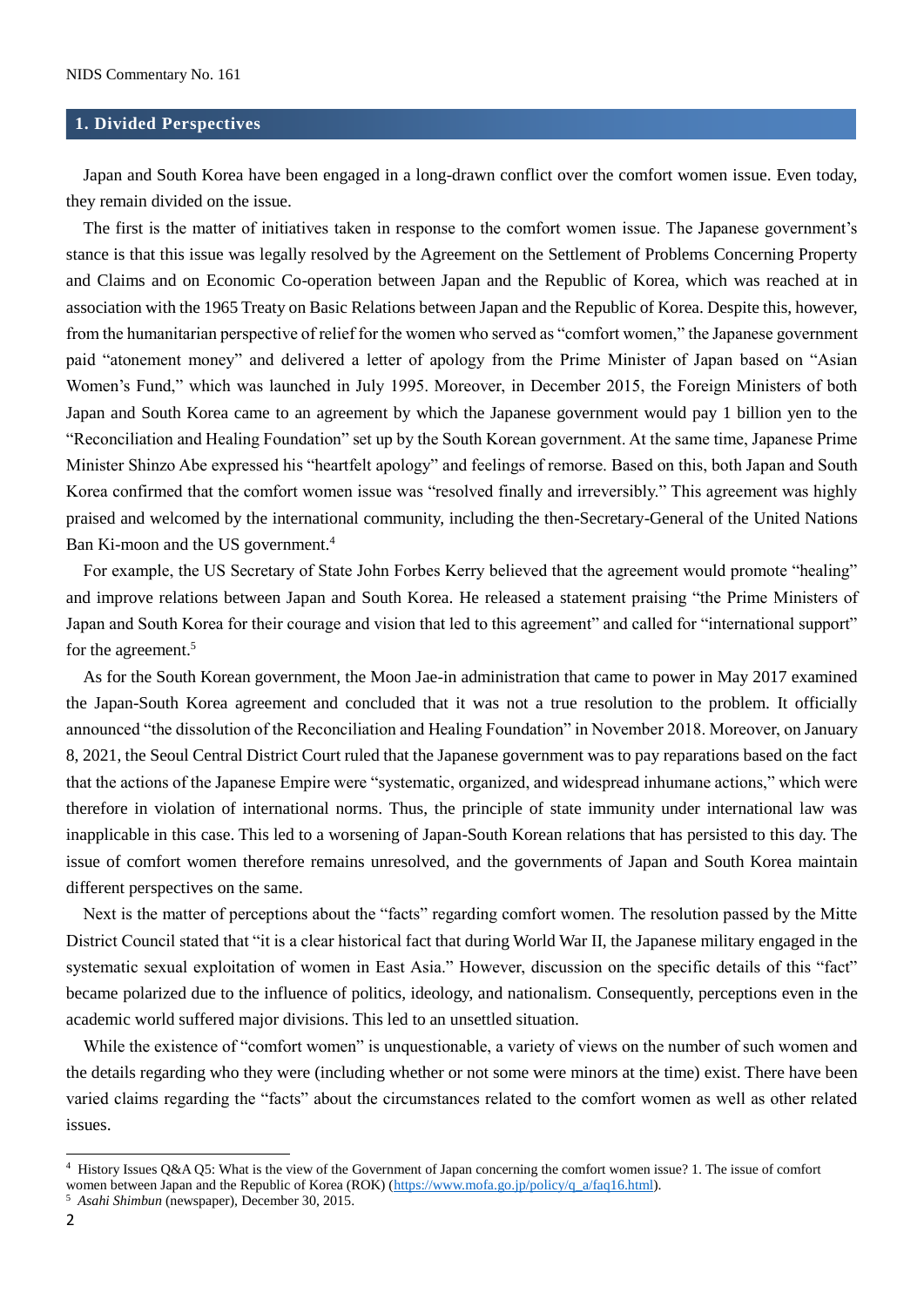In South Korea, a "collective memory" that "a large number (some claim 200,000) of girls and women were forcibly abducted by the Japanese government and turned into sexual slaves" has become established. The aforementioned ruling by the Seoul Central District Court was based upon this "collective memory."

On the other hand, academic circles in Japan are divided, with some objecting to the South Korean claim of a "collective memory." Naturally, there are some in Japan who have extreme views and trivialize or reject the facts as they are opposed to Japan recognizing its "negative legacy," and in fact, these people are criticized both within Japan and overseas.

The stance of the Japanese government regarding the recognition of the "facts," which is based on research conducted by academics in Japan, is that "there are claims that can hardly be said to be based on historical facts, such as the allegations of 'forceful taking away' of comfort women and 'sex slaves' as well as the figure of '200,000' persons or 'several hundred thousands' for the total number of comfort women," and as a result, Japan's take differs from South Korea's based on "collective memory."<sup>6</sup>

On the other hand, recently in South Korea as well, some people, albeit only few, have begun to criticize the concept of "collective memory." For example, Lee Young-hoon, former professor at Seoul National University, published his own unique research that differs from the prevailing view in South Korea regarding comfort women and other aspects of colonial rule in South Korea. He published his book *Anti-Japan Tribalism* in 2019, which garnered considerable attention in both Japan and South Korea.<sup>7</sup>

In South Korea, legal action—in the form of defamation suits (alleging the defamation of comfort women) and alleging violations of the National Security Law—has been taken in response to historical narratives that differ from the "collective memory."

One example is a defamation lawsuit filed against Park Yu-ha, author of the book *Comfort Women of the Empire*, which is referenced in this paper. In response, former Japanese Prime Minister Tomiichi Murayama, former speaker of the Japanese House of Representatives Yohei Kono, author Kenzaburo Oe, historian Bruce Comings, and other liberal intellectuals in Japan and the US voiced their protest against the "public authority vested in the (South Korean) Public Prosecutor's Office being used to suppress academic inquiry and freedom based on a particular historical view" in the wake of a "ruling that was based on conjecture and misunderstanding."<sup>8</sup>

Johan Galtung, a global authority on peace studies from Norway, indicated that reconciliation is a three-step process: 1) verification of the facts, 2) announcement of an agreement, and 3) future construction. Regarding the issue of perceptions of history in Japan and South Korea, the "verification of the facts" step can be thought of as including mistakes, exaggerations, and falsehoods on the Korean side and mistakes, trivialization, and falsehoods on the Japanese side, and therefore, Galtung advised that there is "a need to distinguish falsehoods from facts" through a process of joint fact verification by Japan and South Korea.<sup>9</sup>

Under these circumstances, the epitaph on the "Comfort Women Statue" erected in Berlin demands further apology from Japan in its statement that "The white butterfly is a symbol of reincarnation and the hope for a sincere apology from those responsible." It also states that "The cut-off hair indicates the violent abduction of the girls and women. During World War II, the Japanese military abducted countless girls and women from across the Asian-Pacific region

<sup>6</sup> History Issues Q&A Q5: What is the view of the Government of Japan concerning the comfort women issue? 2. The comfort women issue in the international community [\(https://www.mofa.go.jp/policy/q\\_a/faq16.html\)](https://www.mofa.go.jp/policy/q_a/faq16.html).

<sup>7</sup> The Japanese language version is: Lee, Young-hoon, author & editor, *Hannichi Shuzoku Shugi: Nikkan Kiki no Kongen* (Anti-Japanese Tribalism: The Root of the Korean Crisis), Bungeishunju, 2019.

<sup>8</sup> *Mainichi Shimbun* (newspaper) November 27, 2015.

<sup>9</sup> Johan Galtung (Mitachi Eiji, trans.), *Nihonjin notameno Heiwa-ron* (People's Peace: Positive Peace in East Asia & Japan's New Role), Diamond, Inc., 2017, pp. 101-106.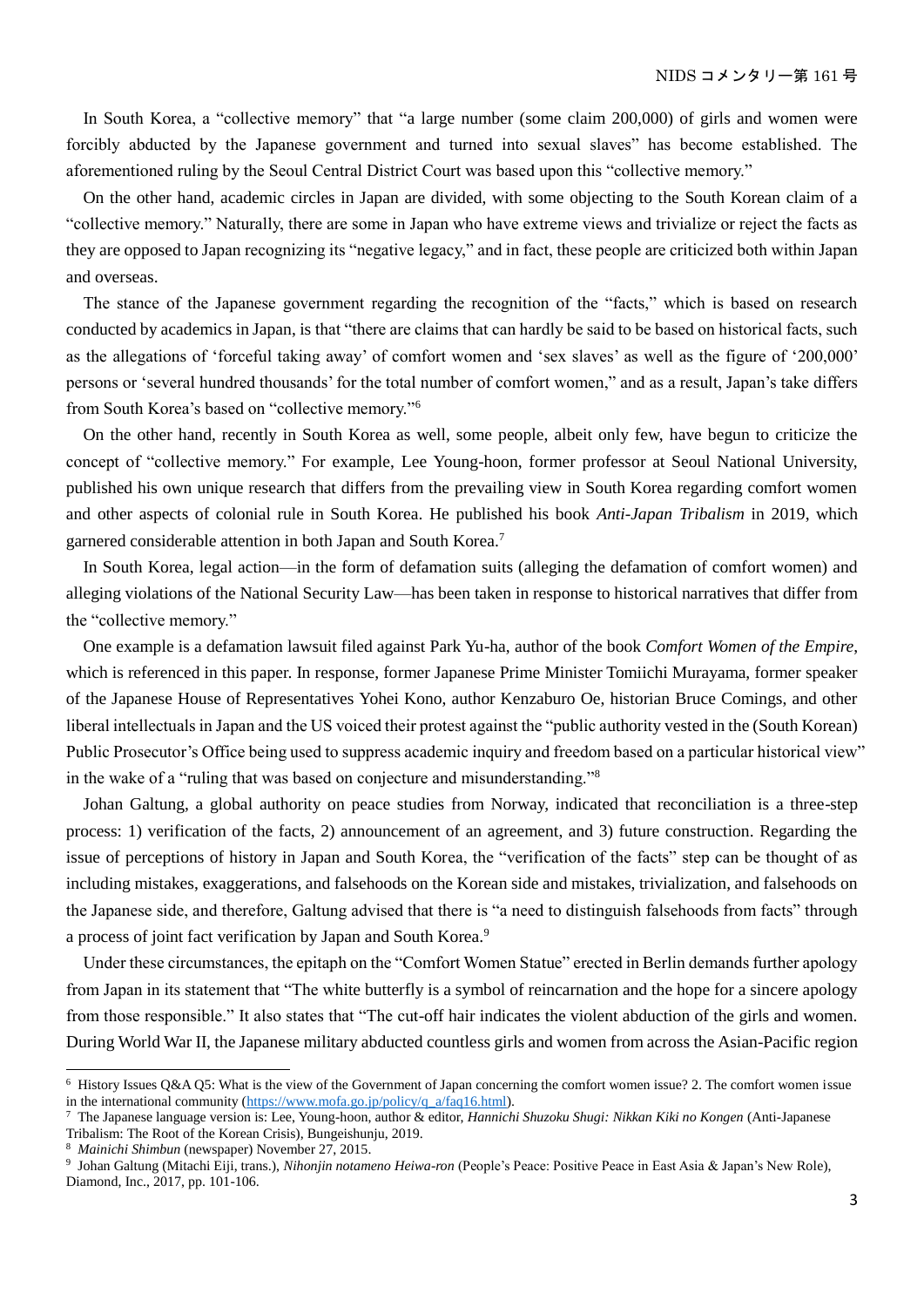and forced them into sexual slavery."

The epitaph also states that the statue was donated by the Korean Council for Justice and Remembrance for the Issue of Military Sexual Slavery by Japan (aka the "Korean Council"). It notes that the first statue was established in 2011 to commemorate the one-thousandth instance of the "Wednesday Demonstration" for the Japanese military sexual slavery issue, which has been held each week since January 1992 in front of the Japanese Embassy in Seoul.

The "Korean Council" is a citizen's group that was founded in November 1990 under the name "The Korean Council for the Women Drafted for Military Sexual Slavery by Japan" for resolving the comfort women issue and providing support to former-comfort women. In July 2018, it changed its name to the Korean Council for Justice and Remembrance for the Issue of Military Sexual Slavery by Japan. It demands that the Japanese government should recognize its "legal responsibility," pay "public compensation," and make a "public apology." This group has had an enormous influence on the South Korean government.

It is for this reason that Sejong University Professor Park Yu-ha, who is both a scholar of modern Japanese literature and thought and who has published works on Japan-South Korean reconciliation and the comfort women issue, has been critical of the fact that the comfort women issue has been used in political movements in South Korea. As a result, the comfort woman statue does not represent the true comfort women but rather is nothing more than a commemoration and manifestation of the movement and the demonstrators. Regarding the perception of "facts," Park pointed out that the statue deviates from the reality of comfort women, stating, "it cannot be said that the image of the girl that stands in front of the embassy is that of an actual comfort woman," and it therefore symbolizes a onesided image of comfort women.<sup>10</sup>

As per the agreement between the Foreign Ministers of Japan and South Korea, "the Government of the ROK acknowledged the fact that the Government of Japan is concerned about the statue built in front of the Embassy of Japan in Seoul from the viewpoint of preventing any disturbance of the peace of the mission or impairment of its dignity and will strive to solve this issue in an appropriate manner through taking measures."

Under these circumstances of differing perspectives regarding apologies and the perceptions of the "facts," it cannot be denied that the "Comfort Women Statue" in Berlin reflects the claims of the Korean side.

In fact, five years prior, in September 2016, the city of Freiburg, Germany—a university town in the southwest of Germany—shelved plans for the erection of a Comfort Women Statue that was proposed by the city of Suwon, South Korea.

University of Bonn professor Reinhard Erich Zöllner was one of the Germans who criticized plans to erect the statue in Freiburg.<sup>11</sup> Zöllner is an authority on Japanese and East Asian history, and he published a book that was translated into Japanese (*Higashiajia no Rekishi: Sono Kochiku* [The History of East Asia and its Structure], translated by Uehara Kumiko, Akashi Shoten, 2009).

Zöllner stated that if the statue were to be erected, "it would offer one-sided support to the South Korean side in the on-going reconciliation process between Japan and South Korea. This would not contribute to reconciliation." He expressed opposition to the erection of the statue from a neutral position on the grounds that support should not be given to only one side in this confrontation between the two countries. The Mitte District Mayor held the same view.

<sup>10</sup> Park Yu-ha, *Teikoku no Ianfu* (Comfort women of the empire), Asahi Shimbun Publishing, 2014, pp. 153-161.

<sup>11</sup> For further information on Zöllner's criticism, see: "Freiburg und die Trostfrau," *Deutsche Welle* (21.9.2016)

<sup>(</sup><https://www.dw.com/de/freiburg-und-die-trostfrau/a-19563885>).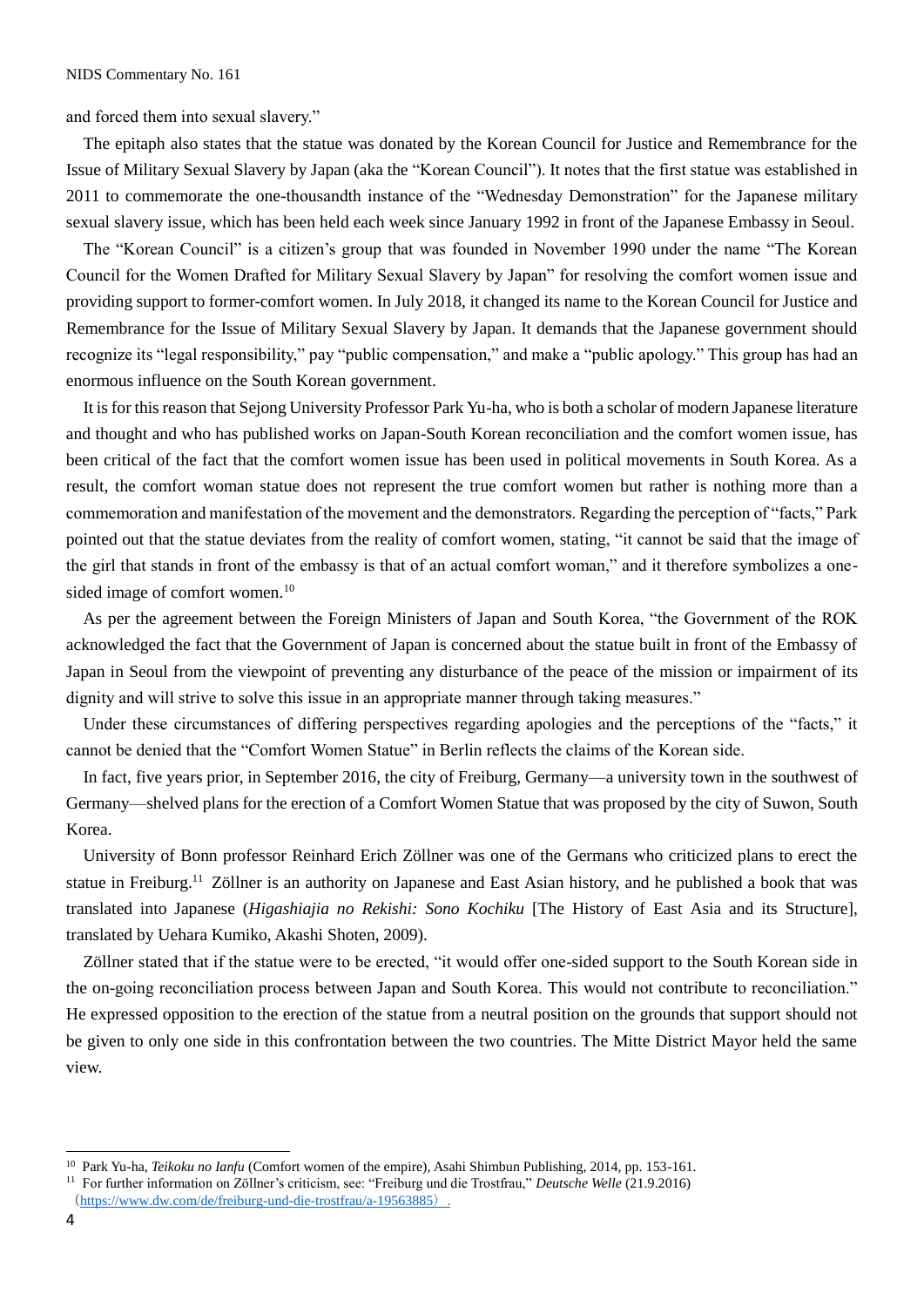### **2. Human rights or anti-Japanese nationalism?**

Zöllner further stated that although the statue seems at first glance to be in support of peace, the problem lies in the context and background. He stated, "basically it is a moral criticism of Japan (based on his own research into the history of East Asia)." Zöllner pointed out that since as far back as the 15<sup>th</sup> century, the Korean people have tended to criticize Japan from a position in which they assert their own moral rightness. Zöllner brought up the case of Strathfield, a suburb of Sydney, Australia, which faced the same issue approximately one year prior. The city of Strathfield stated that a Comfort Women Statue would be a "national insult of the Japanese people" and consequently decided to shelve plans for such a statue to be erected in the interest of peace in the community.

In August 2015, ethnic Korean and ethnic Chinese residents of the city of Strathfield sent the city a petition demanding that a Comfort Women Statue be erected in the city. In response, the Strathfield City Council unanimously rejected the proposal based on the results of the hearings held on the issue. The main reason for the rejection was that in a multicultural society made up of many immigrants in Australia, becoming involved in a historical issue regarding a specific ethnic group may provoke divisions in the local community.

This same issue was also raised in Japan. For example, Yasuaki Onuma, professor emeritus at the University of Tokyo, who died three years ago in 2018, took up the issue of comfort women. He stated that "the 'justice' that aspires to a resolution of political problems is filled with great danger," and that "this kind of extreme sense of justice often leads to the creation of self-righteousness and closed-mindedness that does not allow one to recognize any claims but one's own." He further criticized the stance taken by citizens' groups and the media in South Korea, saying in a statement that laid bare his disappointment with South Korea that there was "often a connection to anti-Japanese nationalism."<sup>12</sup> Onuma's words and actions are taken extremely seriously based on the fact that he was involved in efforts to deal with problems, such as responsibility for the war and human rights, and he has been actively involved with the comfort women issue as, for example, the Director of "Asian Women's Fund."

Some of those involved in the comfort women movement in South Korea have praised the movement itself as well as its significance and achievements. However, at the same time, they have pointed out since the beginning of the movement that its tendency toward nationalism has led it down a path of "ethnic discourse."<sup>13</sup> Even as the issue of the U.S. House of Representatives House Resolution and the issue of the erection of Comfort Women Statues in countries around the world increasingly showed that the problem was taking on a global scale, the "strategy of leveraging South Korean domestic nationalism to transform the problem into a global issue" indicated that the issue was becoming a mere shell of its former self. Consequently, the movement was subjected to new criticism that it "has lost sight of the route it should take, which is combining the universal issue of the military and sexual violence, and instead, the issue of comfort women has come to be understood as a phenomenon that was particular to Japan."<sup>14</sup>

The Korea Verband that erected the statue explained that its purpose was to contribute to the effort to eradicate sexual violence from the world by pursuing the issue of sexual violence during wartime. The resolution passed by the Mitte District Council also emphasized the universal significance of the issue in its statement that the statue served as an "opportunity to discuss sexual violence in times of military conflict and in times of peace."

<sup>12</sup> Yasuaki Onuma, *"Ianfu"-mondai toha Nandattanoka* (What was the comfort women issue?) Chuko-Shinsho, 2007, pp. 210-212.

<sup>13</sup> For example, see Yone Yamashita, *Nashonarizumu no Hazama kara: "Ianfu"-mondai heno mouhitotsu no Shiza* (From nationalism gap: Another perspective on the issue of comfort women), Akashi Shoten, 2008.

<sup>&</sup>lt;sup>14</sup> Minoru Iwasaki & Shizue Osa, "Ianfu"-mondai ga terashidasu Nihon no Sengo [The comfort women issue in postwar Japan]," in Narita Ryuichi & Yoshida Yutaka, eds. *Kioku to Ninshiki no nakano Ajia*・*Taiheiyosenso: Iwanamikoza Ajia*・*Taiheiyosenso Sengohen* (The Asian-Pacific War in memory and perception: Iwanami Series on the Asian-Pacific War – Postwar edition), Iwanami Shoten, 2015, pp. 236-237, 251.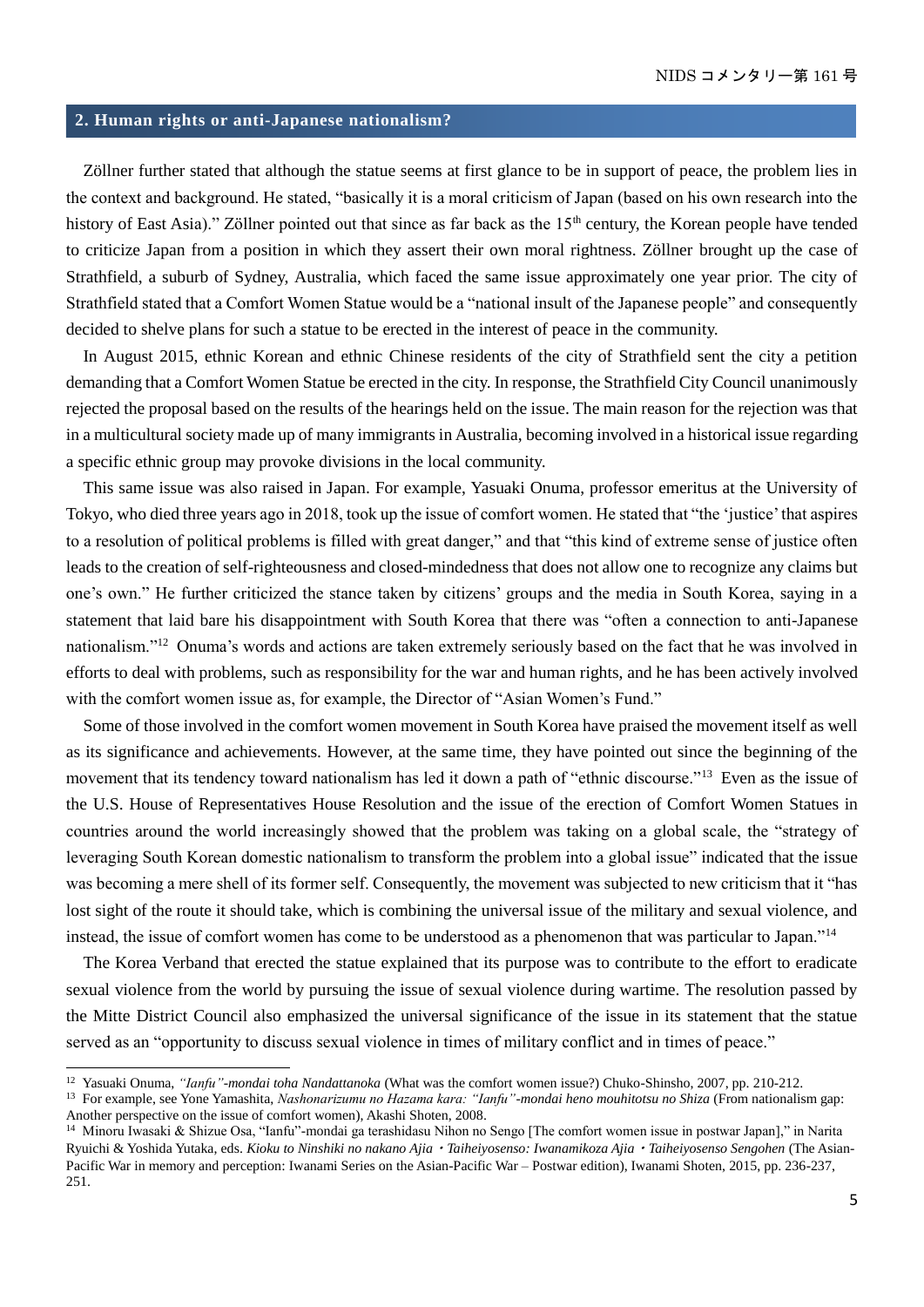Thus, there are a number of debates regarding the objective and background of the statues of comfort women, including whether the issue they address is sexual violence during wartime or whether they originate in anti-Japanese nationalism.

Galtung stated that, while Japan is culpable, the Japanese have already offered their deepest apologies and have sufficiently compensated the victims. He further mentioned the particular emotions that the South Koreans feel toward Japan as being part of the background of the comfort women issue. He stated that the comfort women issue is "a way for South Korea to exact revenge against Japan" and symbolic of a "simplistic and absolute humiliation" and that as a result, "in spite of the fact that Japan capitulated and the war ended, the South Korean humiliation is endless."<sup>15</sup>

#### **3. The Difficulty of facing the issue of wartime sexual violence**

Renowned American historian Charles S. Maier expressed his discomfort with the Holocaust Museum in Washington DC, stating, "Why not a museum of American slavery? Would it not be more appropriate expenditure of national land and funds to remember and make vivid crimes for which our own country must take responsibility rather than those perpetrated by a regime which, in fact, Americans gave their lives to help destroy? Or why not a museum of American Indian suffering from smallpox to Wounded Knee and the alcoholism of reservations? "<sup>16</sup>

The resolution passed by the Mitte District Council stated that the erection of the statue should serve as an opportunity for widespread discussion on the issue of sexual violence "against the background of the history of Berlin," but if that were truly the case, then should not there first and foremost be the discussion on sexual violence as it relates to the history of Berlin?

What first comes to mind is the violence against German women perpetrated by the Soviet Army during the last days of WWII. The number of German girls and women who were victims of violence by the Soviet Army in Berlin is believed to be at least  $110,000$  (approximately 2 million during the entirety of the Soviet Occupation).<sup>17</sup>

*A Woman in Berlin*, a book containing the diary of a German woman who recorded her tragic experiences including the violence perpetrated by the Soviet Army—during the fall of Berlin, was published in English translation in 1954 and later in a variety of languages, including Japanese. The German-language edition was finally published by a Swiss publisher in 1959 after a prolonged controversy.

Although the topic was long considered taboo until the end of the Cold War, in 2003, the book was reissued by a German publisher and became a bestseller.<sup>18</sup> In 2008, a film entitled *Anonyma*-*Eine Frau in Berlin* (Japanese title: ベルリン陥落 *1945* [*The Fall of Berlin 1945*]), a joint German/Polish production, was released.

Just as the Japanese experience in the former Manchukuo close to WWII, it has been difficult for German women to talk about the sexual violence they endured. It is a complex issue, as the sexual violence experienced by German women was related to the same violence Germany perpetrated against others, and as a result, there is great difficulty

<sup>15</sup> Galtung, *Nihonjin notameno Heiwa-ron*, pp. 104-105.

<sup>16</sup> Charles S. Maier, "A Surfeit of Memory? Reflections on History, Melancholy and Denial," *History and Memory* Vol.5-No.2 (Fall-Winter, 1993), p.146.

<sup>17</sup> Helke, Sandar, Barbara, Johr (Akiko Terazaki & Akiko Ito, trans.) *1945nen Berurin Kaiho no Shinjitsu: Senso*・*Goukan*・*Kodomo* (1945 The truth of the liberation of Berlin: War, rape, and children), Gendai-shokan, 1996, pp. 72-76. The original title is *Befreir und Befreite: Krieg, Vergewaltigungen, Kinder* (Verlag Antje Kunstmann GmbH: München,1992).

<sup>18</sup> Anonyma, *Eine Frau in Berlin. Tagesbuchaufzeichnungen vom 20. April bis 22. Juni 1945* (Frankfurt a.M.: Eichborn Verlag, 2003). Japanese-language version: ベルリン終戦日記-ある女性の記録- (*A diary of the end of the war in Berlin: The record of a girl*, Hiroshi Yamamoto, trans., Hakusuisha, 2008).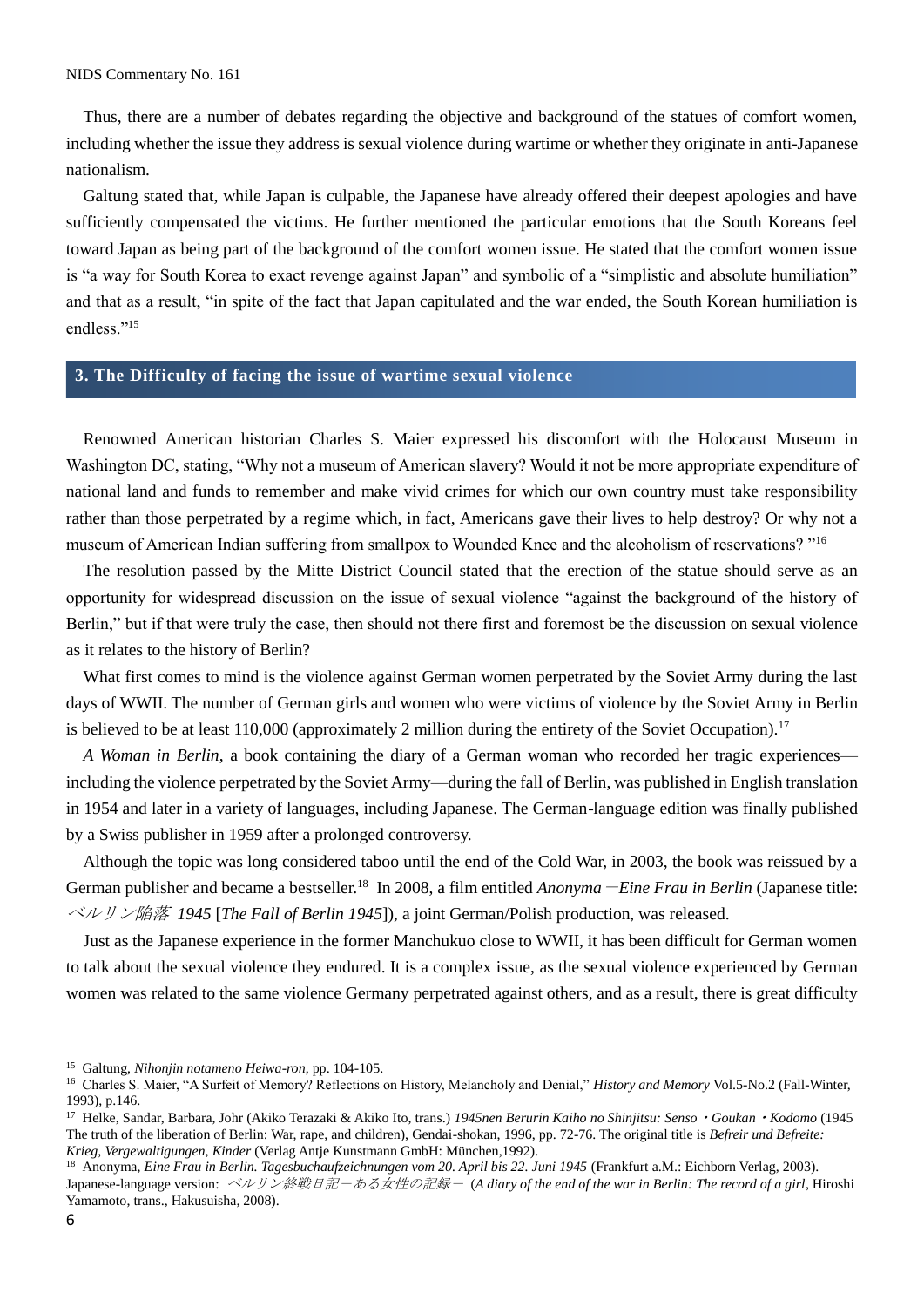in facing the issue.<sup>19</sup>

 $\overline{a}$ 

In spite of the fact that during WWII, the German Wehrmacht operated over 500 military brothels in the territories it occupied, today this is not made into a political issue through on-going public debate and apologies.<sup>20</sup>

Research into military brothels and other forms of sexual violence committed by the German Wehrmacht during WWII did not begin in Germany until the 1990s. Regina Mühlhäuser of the Hamburger Institut für Sozialforschung (Hamburg Institute for Social Research), who began research based on her experiences in Japan, has pointed out that, with regard to sexual violence during wartime, "there needs to be acknowledgment that the German social initiatives made slow progress. Moreover, the apologies and financial compensation paid by the German nation have never been a problem."<sup>21</sup>

Although there are numerous monuments dedicated to the Holocaust in Berlin, there is no relation to sexual violence perpetrated by the Soviet Union and Germany during the war.

Therefore, Zöllner was critical of efforts in Germany to erect the Comfort Women Statues, since if this kind of statue were to be erected in Freiburg while Germany continued to deny its own crimes, it would be, as far as he could see, a "Skandal" (scandal).

It is a matter of course that many countries, including Germany and South Korea, are not completely unrelated to the issue of sexual violence on the battlefield. However, as the Mitte District Mayor initially saw as a problematic aspect of the issue, the "Comfort Women Statue" was critical of Japan alone rather than serving as a message against sexual violence during wartime in general.

Zöllner went even further, stating the following<sup>22</sup>:

"It is said that Japan should 'learn from Germany' regarding taking responsibility for the war, but in this case this advice is wrong. The only aspect of the issue of sexual violence during WWII, which has been systematically and thoroughly discussed in the postwar period, is the Japanese issue of comfort women. Japan has spent much of the last twenty years dealing with this issue."

When discussing ways of dealing with "the past," the "learn from Germany theory" is often mentioned and highly praised in East Asia and the rest of the world. However, when people refer to Germany's ways of dealing with their past, they mainly refer to the Holocaust perpetrated by the Nazis<sup>23</sup>, as the circumstances surrounding the issue of comfort women (and colonial rule) differ.

For nearly 30 years since the 1990s, Japan's efforts to deal with the comfort women issue have not been perfect and have not yet led to reconciliation with South Korea since, as has been quite severely pointed out, there remain

<sup>19</sup> See Akiko Terasaki, "Yakusha Atogaki (Translator's Afterword)" Sandar, Johr, *1945nen Berurin Kaiho no Shinjitsu* and Atina Grossman, "A Question of Silence: The Rape of German Women by Occupation Soldiers," *October 72*, (Spring 1995), pp.43-63 (Japanese version is Chinmoku toiu Mondai: Senryogunheishi niyoru Doitsujosei no Gokan [The problem of silence: The rape of German women by occupation soldiers], *Shiso* no. 898, April 1999).

<sup>&</sup>lt;sup>20</sup> For further information on the background to the issue of wartime sexual violence by the German Wehrmacht becoming a taboo topic, see Toshiko Himeoka, "The Gendered Limits of Holocaust Memories in Germany" in Kazue Muta and Beverley Anne Yamamoto, eds. *The Gender Politics of War Memory: Asia-Pacific and Beyond*, Osaka University Press: Osaka, 2012, pp.135-155.

<sup>21</sup> Regina Mühlhäuser (Toshiko Himeoka, translation supervisor), *Senjo no Sei: Dokusosen kano Doitsuhei to Joseitachi* (Sex on the battlefield: German soldiers and women during the German-Soviet war), Iwanami-Shoten, 2015, pp. v-vi. The original title is *Eroberungen: Sexuell Gewalttaten und intime Beziehungen deutscher Soldaten in der Sowjetunion, 1941-1945* (Hamburger Edition:Hamburg, 2010).

For studies in Japanese translation, see also, for example, Christa Paul (Keiko Ye-Myint, et al., trans.) *Nachizumu to Kyoseibaishun: Kyoseishuyojo-Tokubetsuto no Joseitachi* (Nazism and forced prostitution: The women of the special wards in concentration camps,) Akashi-Shoten, 1996. The original title is *Zwangsprostitution: Staatlich errichtete Bordelle im Nationalsozialisms* (Hentrich Edition: Leiptig,1994). <sup>22</sup> Reinhard Zöllner "Ianfu"-mondai: "Nihon no Meiyokaifuku" niha Nani ga Hitsuyoka (The problem of the Comfort Women: What is required for Japan to restore its reputation?) *Sekai*, February 2015, p. 149.

<sup>&</sup>lt;sup>23</sup> Junichiro Shoji, "Kako" womeguru Nichidokuhikaku no Muzukashisa: Motomerareru Shinchosa (The difficulty in comparing Japan's and Germany's 'past': The caution that is required," in *The Japan Institute of International Affairs: Columns/Reports* (May 29, 2014). <https://www.jiia.or.jp/column/column-234.html>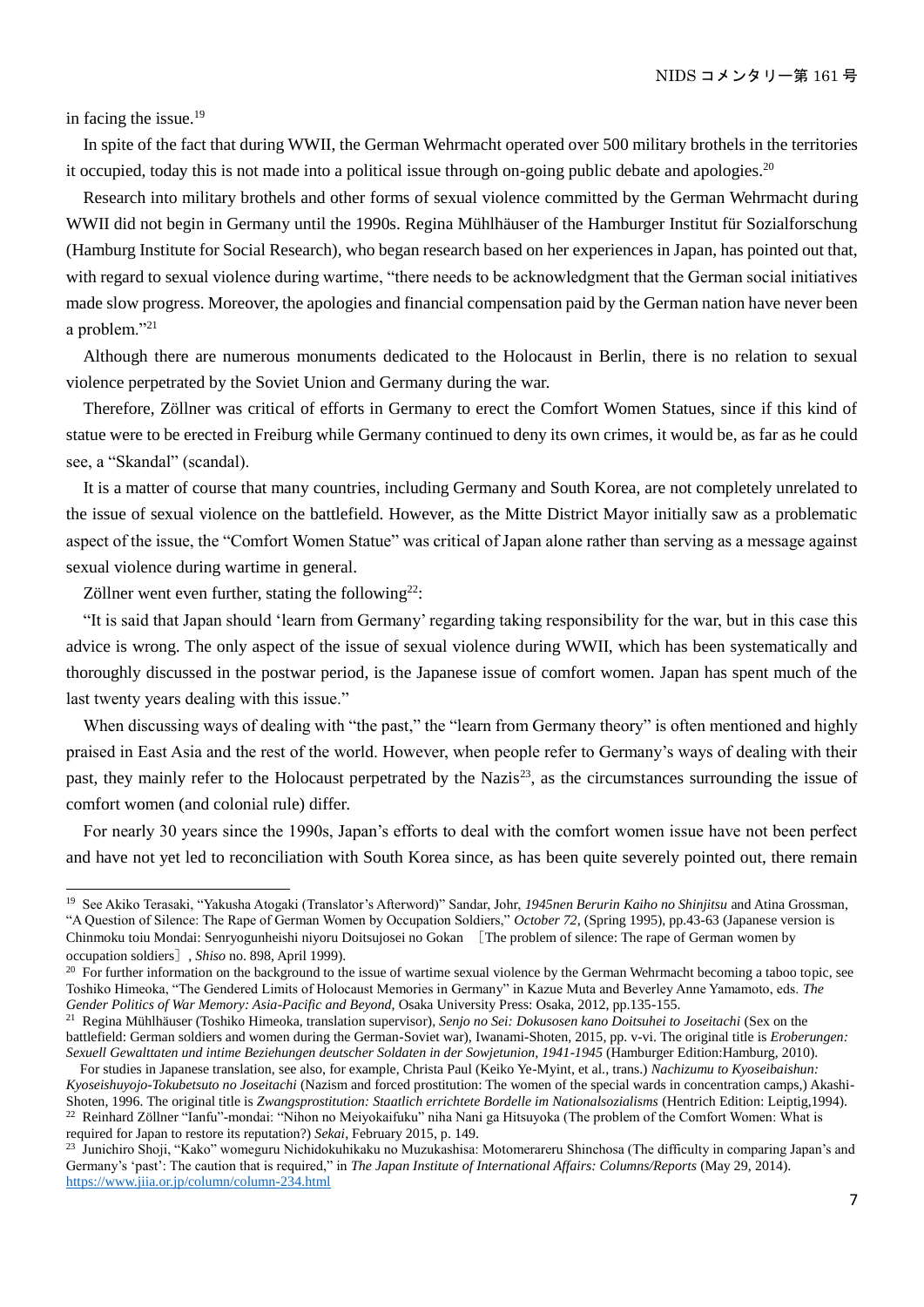problems and issues in the Japanese government and Japanese society.<sup>24</sup>

Nevertheless, from a global perspective, Japan has been exceptional compared to other countries worldwide, as there are almost no examples of a country apologizing and paying compensation for acts of sexual violence during wartime, including those committed against comfort women, or for colonial rule. While there are a variety of assessments of Japan's behavior, the issues that Japan has dealt with over the years cannot be denied. This fact serves as a reason to praise Japan as one of "the world's leaders" in this regard.<sup>25</sup>

Naturally, there have been extreme views throughout this process, but—although this seems paradoxical—the mere fact that these issues have not been seen as taboo in Japan has itself created strong opposition to the effort.

In her research on Japanese-South Korean relations over the reconciliation issue, Jennifer Lind, a specialist in East Asian international relations and security studies, pointed out that in general, the issue of apology leads to schisms in domestic public opinion not only in Japan, but elsewhere as well, and that there is a risk of instigating widespread domestic backlash that is not limited to conservatives.<sup>26</sup>

Thus, although there are major differences in the form of suffering that are based on dissimilarities in the historical background and the circumstances in each country, both Japan and Germany suffer the "negative legacy" of past sexual violence during wartime.

#### **Conclusion**

As discussed above, the mayor of Mitte and Zöllner determined that it would not be appropriate for the "Comfort Women Statue" to be displayed in public because—given the divided perspectives regarding apologies, perspectives on the "facts," and the objective of the erection of the statue, and since it represents a one-sided view focused solely on Japan—it is not a neutral presence.

It is only natural that in Berlin—a city with an international character that exceeds that of Freiburg—there were demands that the issue of conflict between nations be given more careful consideration. The city of Strathfield, Australia, which was brought up by Zöllner, abandoned plans to erect such a statue on the grounds that it comprised many immigrants who made up a multicultural society in the city. When the Mayor of Mitte rescinded the permission that had been granted to erect such a statue in his district, he mentioned in his comments that the district was home to people from over 100 nations around the world, and in order to avoid disruptions to its peaceful and tolerant environment of solidarity, the district should not take sides in the debate. The district of Mitte is in a core location in the center of the city of Berlin. It has a population of approximately 380,000, and it is home to the highest number of immigrants and foreign residents in the city of Berlin.

Additionally, although the "Comfort Women Statue" in Berlin is referred to as the "Peace Statue," as subsequent events attested to, it not only had a negative effect on relations between Japan and South Korea, but also had a negative effect on the international relations between Japan and Germany, and it also led to division among the Japanese residents of Berlin. Park Yu-ha has stated that although it is referred to as a "Peace Statue," it represents hostility toward Japan. She critically stated that "for it to be considered a 'Peace Statue,' it should have included the words 'In Memory of Forgiveness and Reconciliation' in addition to the words 'In Memory of a Grudge' in its

<sup>&</sup>lt;sup>24</sup> For comprehensive and well-balanced research on the issue of the changes the comfort women issue has undergone in Japan and the rest of East Asia, see Iwasaki & Osa, "Ianfu"-mondai ga terashidasu Nihon no Sengo."

<sup>25</sup> Yasuaki Onuma, Shoko Egawa (interviewer), *Rekishininshiki toha Nanika: Tairitsu no Kozu wo Koete* (What are historical perceptions? Moving beyond the structure of conflict), Chuko-Shinsho, 2015, p. 232.

<sup>26</sup> Jennifer Lind, *Sorry States: Apologies in International Politics* (Ithaca & London: Cornell Univ. Press, 2008), pp.181-190.